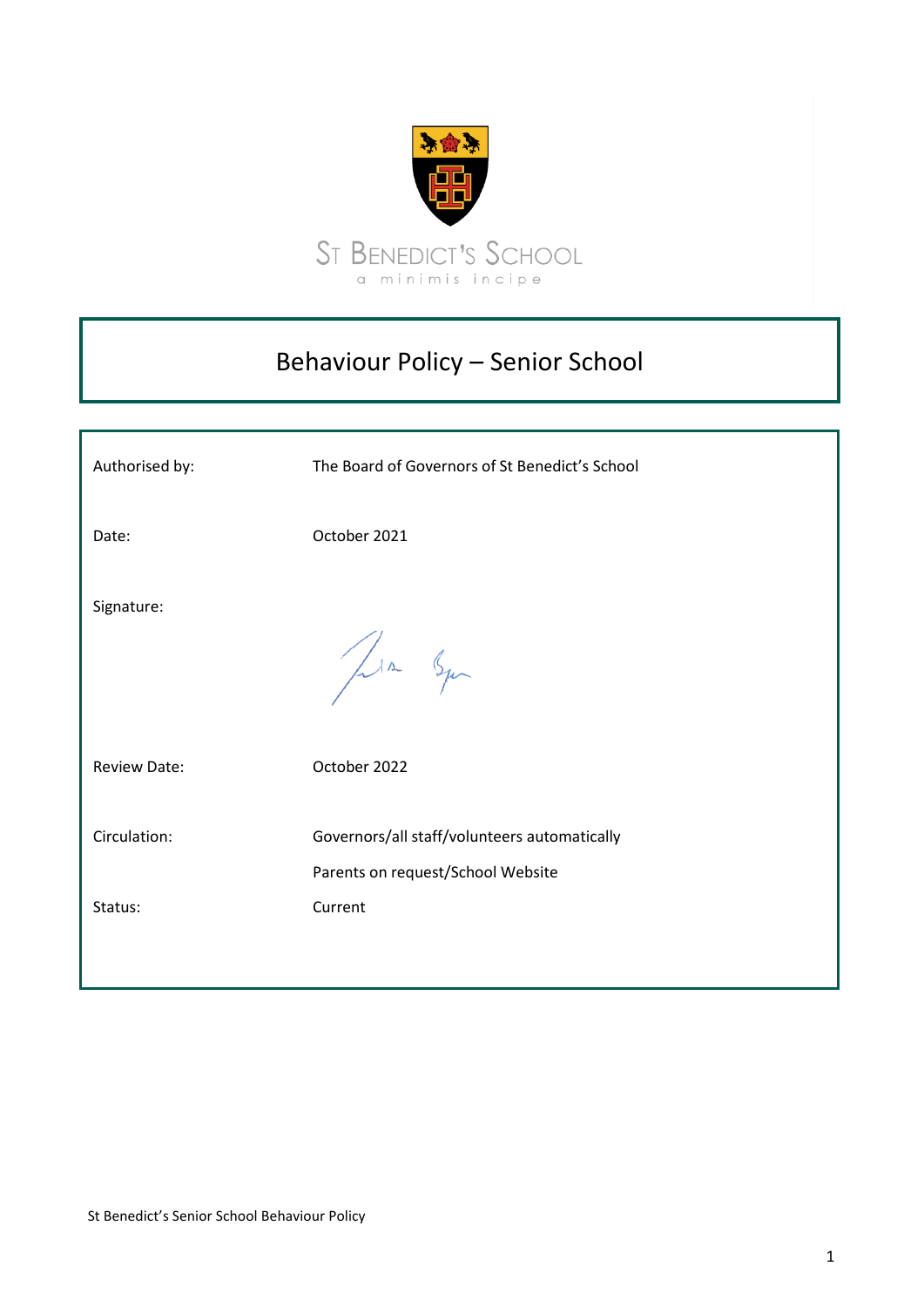# **Contents Page**

## **PAGE**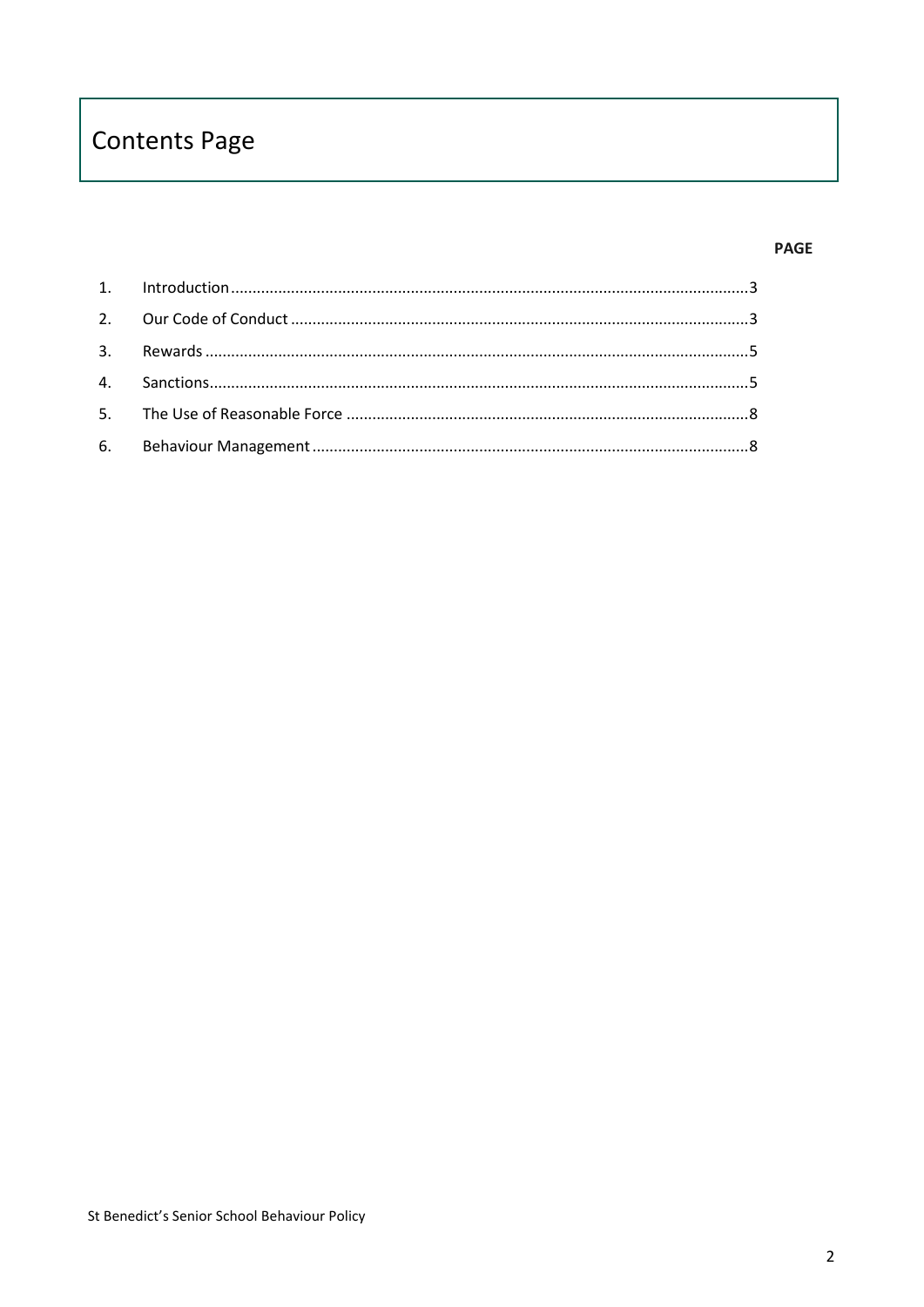#### <span id="page-2-0"></span>**1. Introduction**

This is a regulatory policy – responsibility for monitoring the effectiveness and compliance of the policy and its implementation is the responsibility of the governors. This includes:

- Monitoring of the policy and its implementation.
- Reviewing effectiveness.
- Tracking any patterns.
- Evaluating the nature of complaints and modifying future practice.

St Benedict's has a tradition of good behaviour and this policy aims to support staff, parents, pupils and Governors in maintaining and improving these high standards of behaviour. Good standards of behaviour lead to better levels of achievement, enjoyment and participation in school life by all.

All staff are expected to promote good behaviour among the students and to deal appropriately with any unacceptable behaviour. It is understood that while consistent and fair application of the Code of Conduct is essential that there will be some variations in staff application of this Code depending on the nature of the class or activity they are supervising. However, behaviour which undermines the learning of other students is always unacceptable and all staff have the duty to ensure that good behaviour is encouraged and poor behaviour is not tolerated. Staff are expected to enter rewards and sanctions on the online Trackitlights system. Students and parents can see these rewards and sanctions on their Firefly profile. Parents are asked to register that they have checked their daughter or son's student profile at the end of each week and to register this by ticking this off on the firefly profile. There is also a feedback box available in case the parent wishes to raise anything that arises from the positives or negatives of the previous week.

Regular discussion of school behaviour at Pastoral Heads meetings, Pastoral team meetings, staff meetings and School Council meetings help to ensure that staff and students understand how the behaviour policy is applied consistently and fairly. Staff meetings will also periodically include training in behaviour management.

# <span id="page-2-1"></span>**2. Our Code of Conduct**

**S**elf-discipline is at the heart of all our behaviour. **T**reat others as we would wish to be treated and respect their property.

**B**e prepared to listen and let others learn. **E**ndeavour to work to the best of our ability at School and at home. **N**o tolerance of theft, harassment, violence or drugs. **E**nvironmental respect (NO litter, chewing gum, spitting or graffiti). **D**iscussions should be respectful and polite. **I**ncidents should be reported to the appropriate person. **C**are and compassion for all. **T**he highest standards of presentation are expected in work and dress. **S**anctions are fair and consistent.

**R**esponsibility for the right equipment. **U**nderstanding that we are a School of the Lord's Service. Listening to and acting on the advice of others. **E**ducation of the whole person (body, mind and spirit).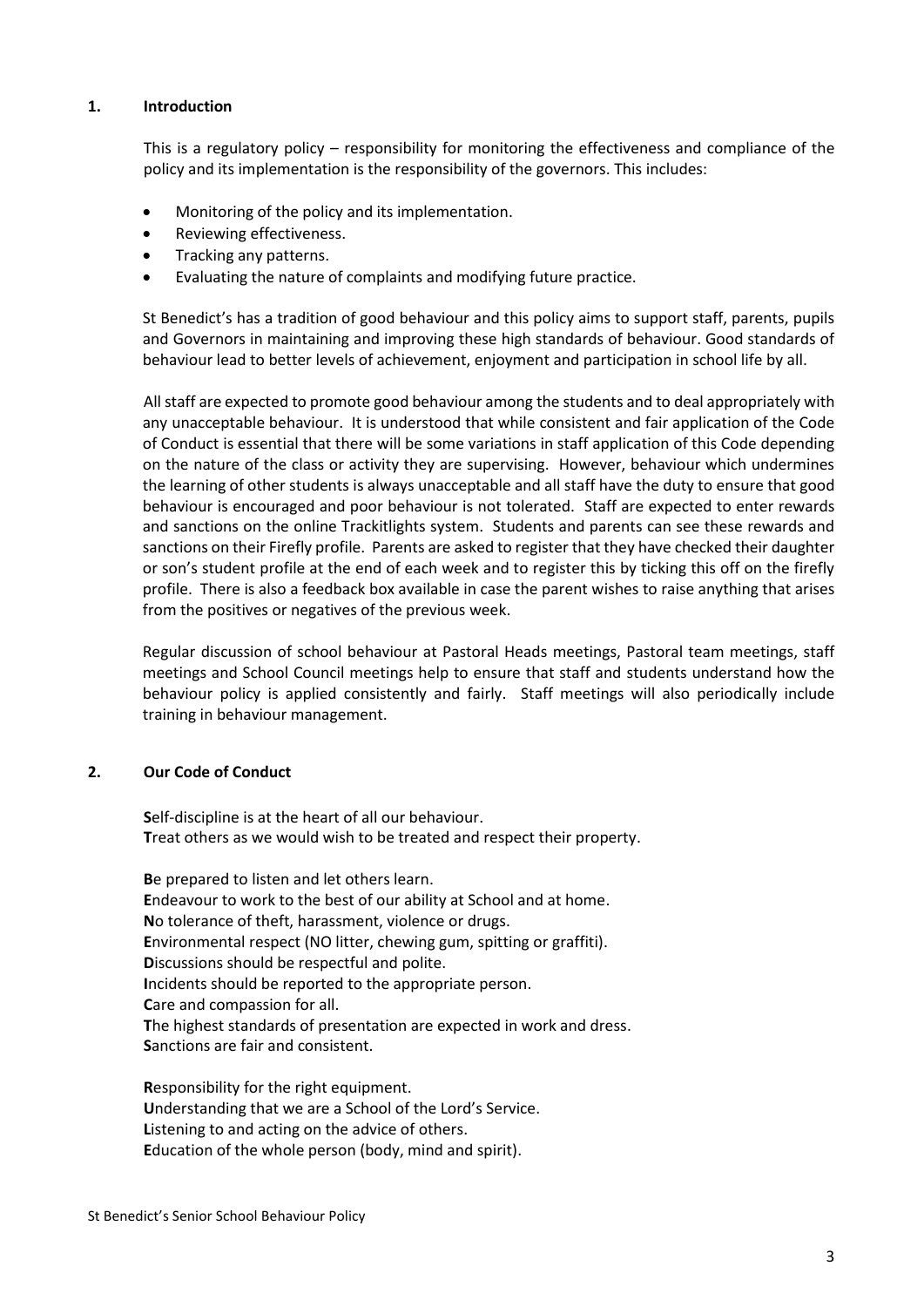The fifteen principles outlined in more detail below are intended to outline the distinctive ethos of our School and guide pupils, parents and staff towards the behaviour expected**.** 

#### **Self-discipline is at the heart of all our behaviour:**

Pupils should be encouraged to show self-discipline when in or outside School. A mature and respectful approach towards each other, staff and visitors is expected from all members of the community. Staff will instruct and guide where appropriate.

#### **Treat others as we would wish to be treated and respect their property:**

The 'Golden Rule' (Matthew 7:12).

#### **Be prepared to learn and let others learn:**

Academic needs require a positive learning environment. Staff will promote good study habits and not allow academic progress to be stifled by a minority.

#### **Endeavour to work to the best of our ability at School and at home:**

Pupils are required to realise their potential and use their talents to the full. It is the duty of the staff to identify and nurture the talents of all those within the community.

#### **No tolerance of theft, harassment, violence or drugs:**

For the safety and security of the pupils, we as a staff should be vigilant against breaches of discipline in these areas.

#### **Environmental respect (NO litter, chewing gum, spitting or graffiti):**

Stewardship and respect for the fabric of the School should be promoted by all.

#### **Discussion should be respectful and polite:**

Authority should be respected and good order should be maintained in all forms of communication.

#### **Incidents should be reported to the appropriate person:**

Pupils should be confident that incidents will be dealt with when reported and issues resolved satisfactorily.

#### **Care and compassion for all:**

The Catholic, Benedictine nature of the community defines this principle.

#### **The highest standards of presentation are expected in work and dress:**

We should promote and exemplify the standards we expect.

#### **Sanctions are fair and consistent:**

Consistency of professional judgement should be used when applying this principle.

#### **Responsibility for the right equipment:**

Clear guidelines should be given to pupils so they have the appropriate equipment to complete the task to the best of their ability.

#### **Understanding that we are a School of the Lord's Service:**

The Catholic ethos of the School is not to be undermined in any way. Acceptance and respect for the distinctive nature of the School is expected at all times.

#### **Listening to and acting on the advice of others:**

Wisdom does not come through age only experience.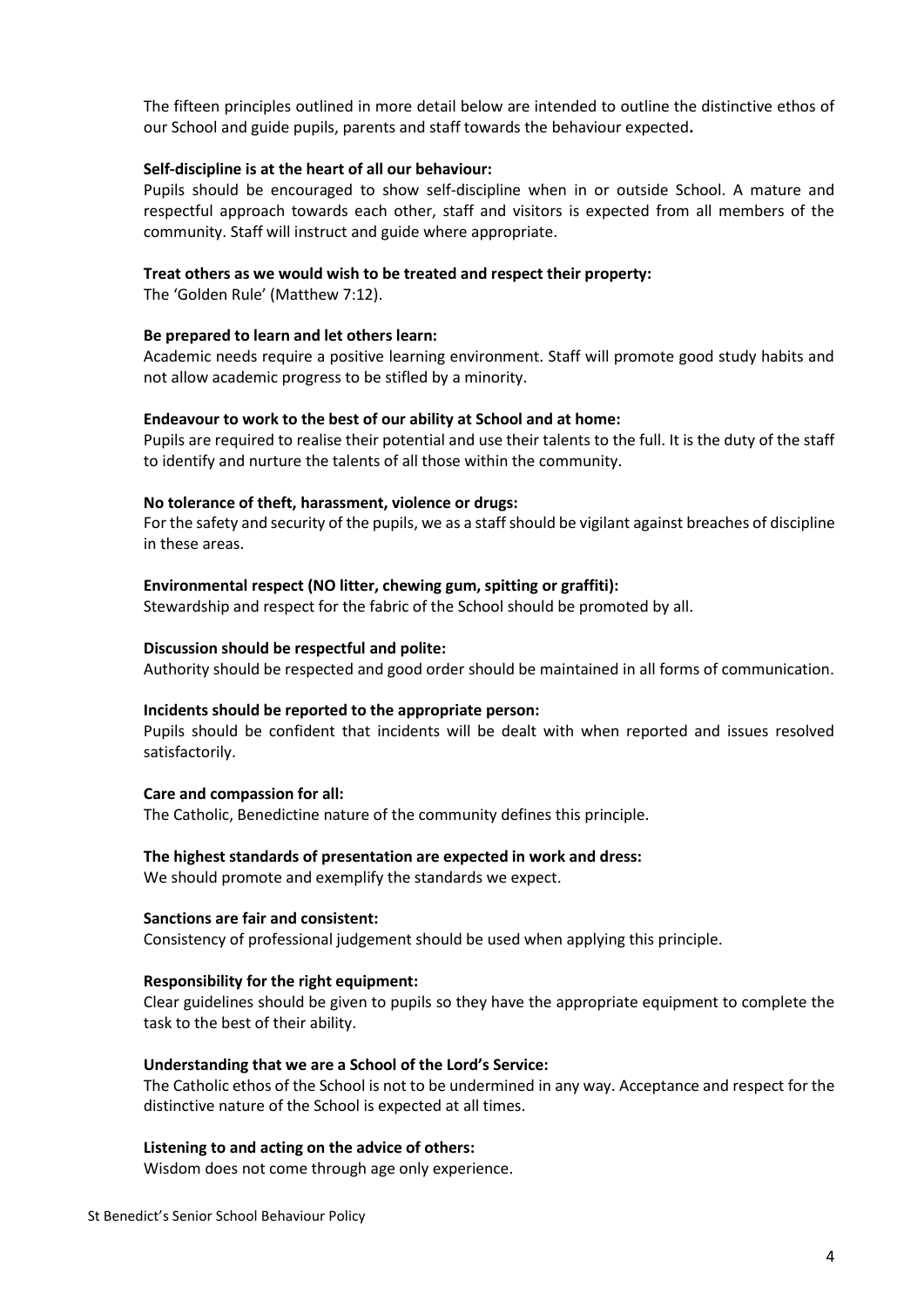## **Education of the whole person (body, mind and spirit):**

The Catholic Benedictine ethos of the School allows a lifelong commitment to educate the whole person (body, mind and spirit).

## <span id="page-4-0"></span>**3. Rewards**

Every member of staff has the responsibility to establish high expectations for behaviour and this is done more through the school's system of rewards than it is by the application of sanctions. This section of the policy is shorter than the section dealing with sanctions, but annually there are thousands more merits awarded than crosses and demerits.

Within lessons and in the wider life of the school the expectation is that members of staff will seek to praise good behavior wherever they see it. In addition there are a normal of formal rewards that are given to students through the school year that include:

- 1) Merits are are given to recognize good work, behaviour that exemplify our Code of Conduct, and participation in the co-curricular life of the school. Merits are also counted as house points and they go towards the house point total for the whole house. Accumulating merits for the house is recognized by the awarding of bronze, silver, gold and platinum blazer badges in the middle school and house ties and badges in the upper school and sixth form.
- 2) Coffee shop vouchers can be awarded at the discretion of the Head of Year for good behavior and/or good effort. In the sixth form for instance each tutor group has a 'student of the week' who gets a voucher.
- 3) Benedictine awards are awarded every half-term and presented in assemblies for good behavior and contributing positively to our Benedictine community.
- 4) Prizes are given termly and presented in assemblies for academic endeavor and achievement.

#### <span id="page-4-1"></span>**4. Sanctions**

At times a pupil or student's behaviour or work may fall below our expectations. The initial stage is for a teacher to communicate clearly to the pupil how they have fallen short of our expectations and discuss why this has happened. When a pupil is issued a cross or demerit they lose House Points. The accumulation of demerits or a serious incident, can lead to other sanctions.

St Benedict's School does not use corporal punishment or the threat of corporal punishment.

Sanctions which may be used by the school include:

#### 4.1 Crosses and Demerits

Crosses will be given for small infractions and are generally just intended to remind students of the need to be mindful of their behaviour. Only if a student receives 5 crosses in a week will this lead to a demerit going against their name. Typical examples of incidents that would result in a cross are:

A minor uniform infraction

Silly behaviour in class, generally as a warning against further poor behaviour Being late to a lesson

Not being properly prepared for class with the correct equipment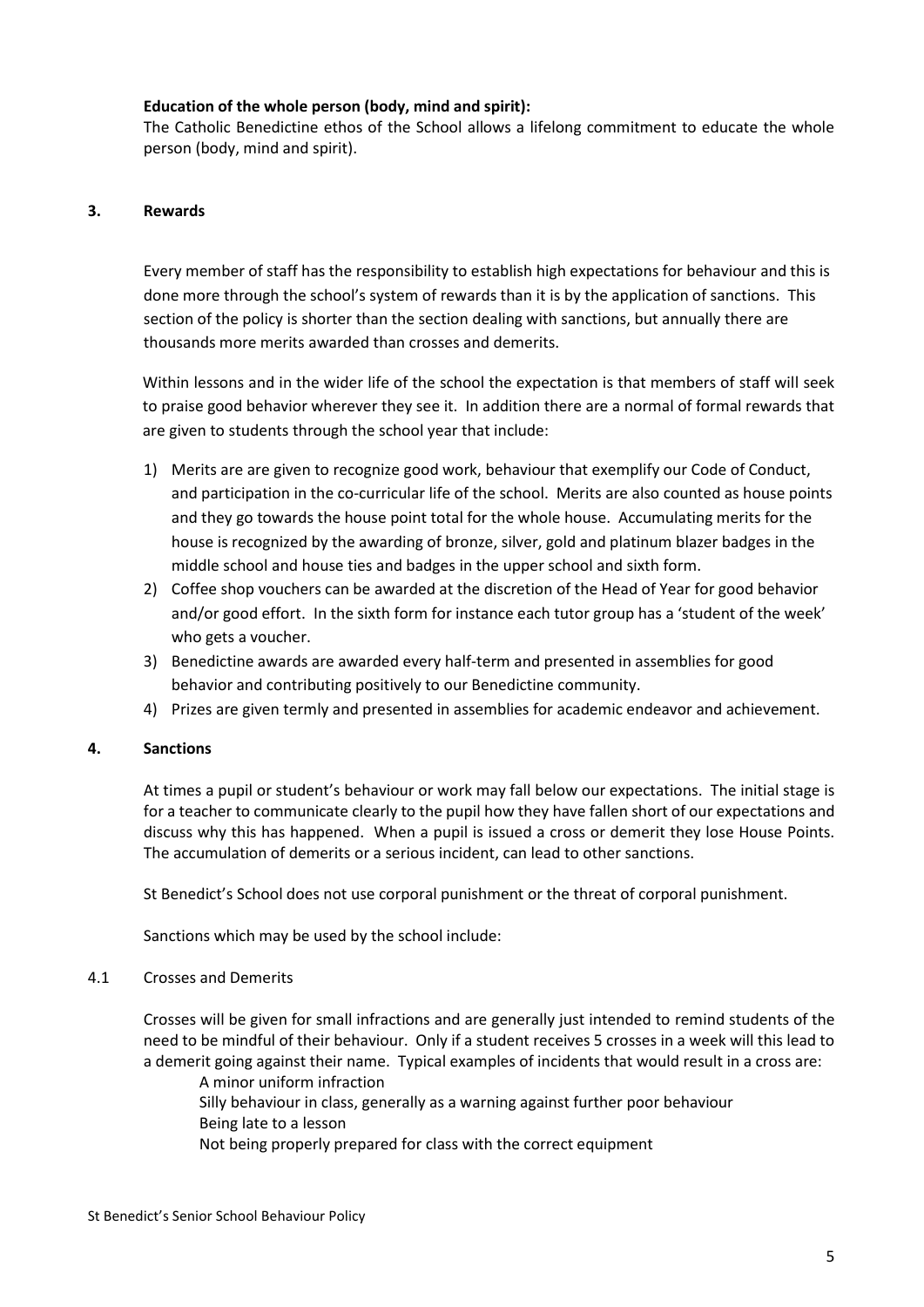Demerits are discipline marks given for small but still serious breaches of discipline. Typical examples of incidents that would result in a demerit are:

A student being in a form room that is not their own Pushing in at the break or lunch queue Inappropriate uniform around campus Lack of respect towards a member of staff Lack of respect towards school property including deliberate littering Poor behaviour in class Receiving five crosses over the course a week Being late for form registration

## 4.2 Imposition paper

If a student continues to behaviour poorly in class even after receiving a demerit they may receive an imposition paper. This is a piece of work will be set that should take no longer than half an hour. This must be completed that evening and be signed by the parents. It should be given to the Deputy Headmaster during registration (or given to the headmaster's secretary if he is out) the next morning to be signed by him and handed on to the teacher who set the work.

## 4.3 Detention

There are five types of detention:

- a) Lunchtime prep detention is given for a first instance of failing to produce prep in time within 48 hours of when the prep was due.
- b) Friday academic detention is given for failing to produce prep in time on a second occasion within a week. It will also be given if a student fails to attend the lunchtime prep detention.
- c) Friday pastoral detention. This will generally be given for accumulating four demerits and is also given for being excluded from a lesson. A Friday detention might also be awarded for a disciplinary incident which warrants a more serious punishment than just a demerit. It is also given for having a phone out in school during the school day.
- d) Friday sports detention. This will be given for missing a school fixture on a Saturday morning without reason.
- e) Saturday detentions are given either for missing a Friday detention, accumulating 12 demerits, deliberately missing a timetabled lesson (including mass or sport), or for a particularly serious disciplinary incident.

If a student receives two Friday academic detentions in the same term then the third of those academic detentions will become a Saturday detention to reflect the seriousness of their ongoing poor work ethic. Similarly if a student receives two Friday pastoral detentions in the same term then the third of those pastoral detentions will become a Saturday detention to reflect the seriousness of their ongoing poor behaviour. If a student receives two Saturday detentions in a term the third one of those will ordinarily result in that student moving onto the next level of the whole school behaviour policy.

All detentions will be recorded on Trackitlights and SIMS and parents will be informed.

# 4.4 Daily Report

For continued lack of progress, or lack of co-operation, a pupil may be put on a daily "lesson report". This is completed by individual class teachers and administered by the Division Head and tutor who will support the pupil by setting attainable targets to help their behaviour improve.

# 4.5 Loss of privileges

Pupils and students may face the loss of certain privileges if standards of behaviour or work are deemed to be inappropriate. For Sixth Form students this may involve being deprived of the right to

St Benedict's Senior School Behaviour Policy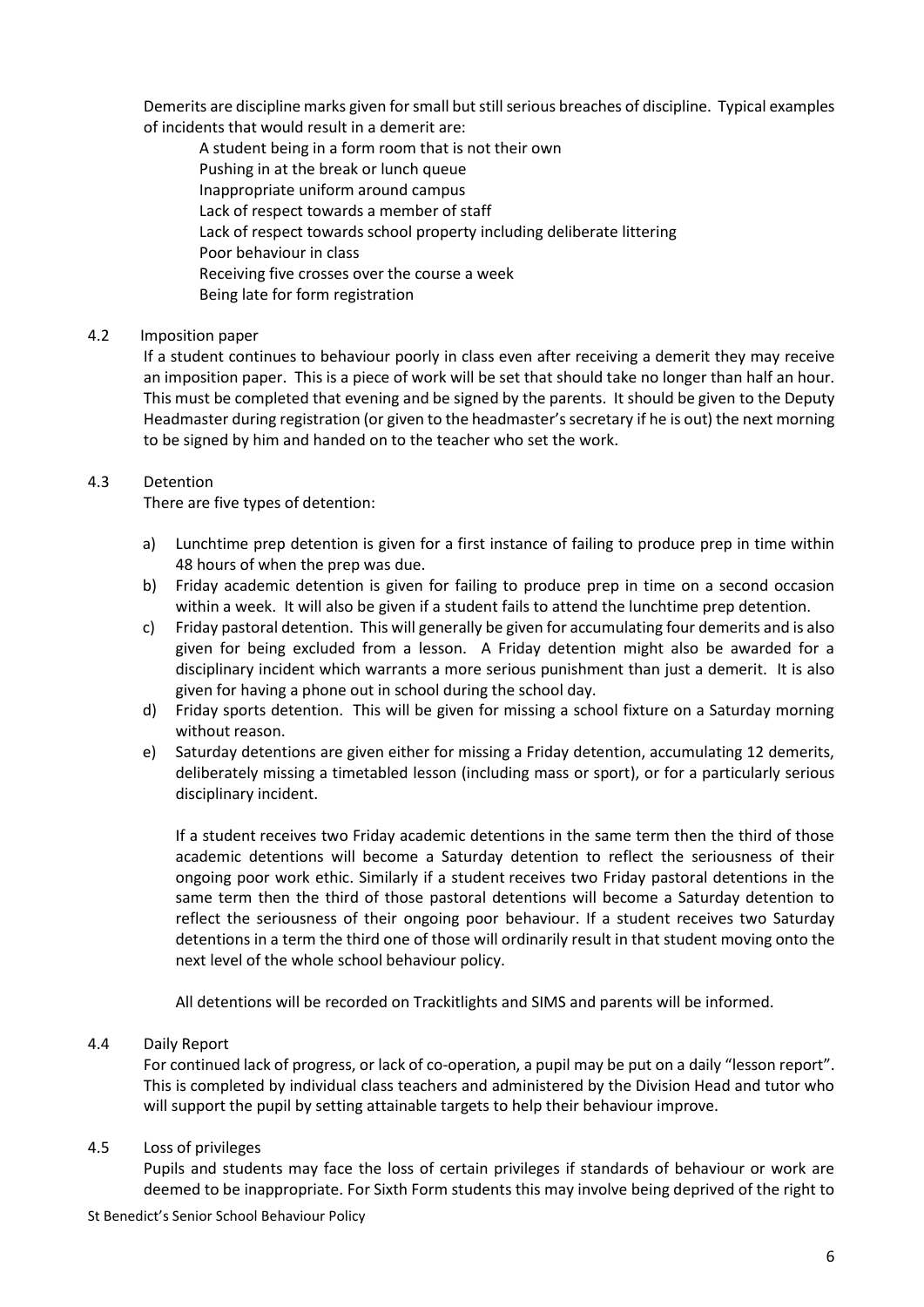leave school at lunch. Other examples of the loss of privileges include being banned from certain school trips, being forbidden from representing the school in competitive sports, or restriction of ICT rights.

## 4.6 Exclusion

Where an instance of poor behaviour is judged to be serious enough, pupils and students may face exclusion. This will usually be of a fixed term of several days but in very serious cases, exclusion may be permanent. Pupils and students who advance through the stages of the Whole School Behaviour Policy or Anti-bullying policy may face exclusion during the later stages of these policies.

Only the Headmaster, or in his absence one of the Deputies, may exclude a student.

#### **Fixed term exclusion**

The period of a fixed term exclusion is determined by the Headmaster, and the decision and the circumstances leading to it will be communicated to the student's parents. After a review meeting with the student (and their parents if appropriate) the Headmaster will readmit the student on the assurance of future good conduct either verbally or as a written behaviour contract. At the discretion of the Headmaster a fixed term exclusion might be served within school under separate staff supervision depending upon the circumstances of the student and the incident. Examples of behaviour which may result in fixed term exclusion include the following:

- Verbal abuse, including gross insolence, towards a member of staff of the School, volunteers or visitors.
- Violence towards another pupil, including fighting.
- Persistent bullying or harassment (see the school's Anti-bullying Policy).
- Theft or vandalism of property either belonging to the School or otherwise.
- Persistent disregard for School's Code of Conduct (for instance, repeated Saturday detentions)
- Inappropriate use of mobile phones.
- Inappropriate use of ICT (see the ICT Acceptable Use Policy).
- Inappropriate use of social networking sites.
- Bringing the School into disrepute by inappropriate behaviour when on a School related activity, whilst wearing school uniform or when travelling to and from the School.
- Bringing alcohol, cigarettes, vaping equipment and/or drugs onto the School premises or drinking alcohol whilst in School Uniform or on a School related activity including travelling to and from School.
- Smoking or vaping on the School premises or smoking/vaping whilst in School Uniform or on a School related activity including travelling to and from School.
- Leaving the school site without permission or truanting from class.
- Other behaviour which the school deems serious enough to warrant fixed-term exclusion.

# **Permanent exclusion**

Permanent exclusion is a last resort and will normally be enacted after a final warning has been used to a student although not necessarily in every instance. Examples of behaviour which may result in permanent exclusion include the following:

- Any of the offences listed above where the actions are deemed by the Headmaster to be so serious that permanent exclusion is warranted.
- Physical abuse and/or intimidation of a member of staff of the School.

St Benedict's Senior School Behaviour Policy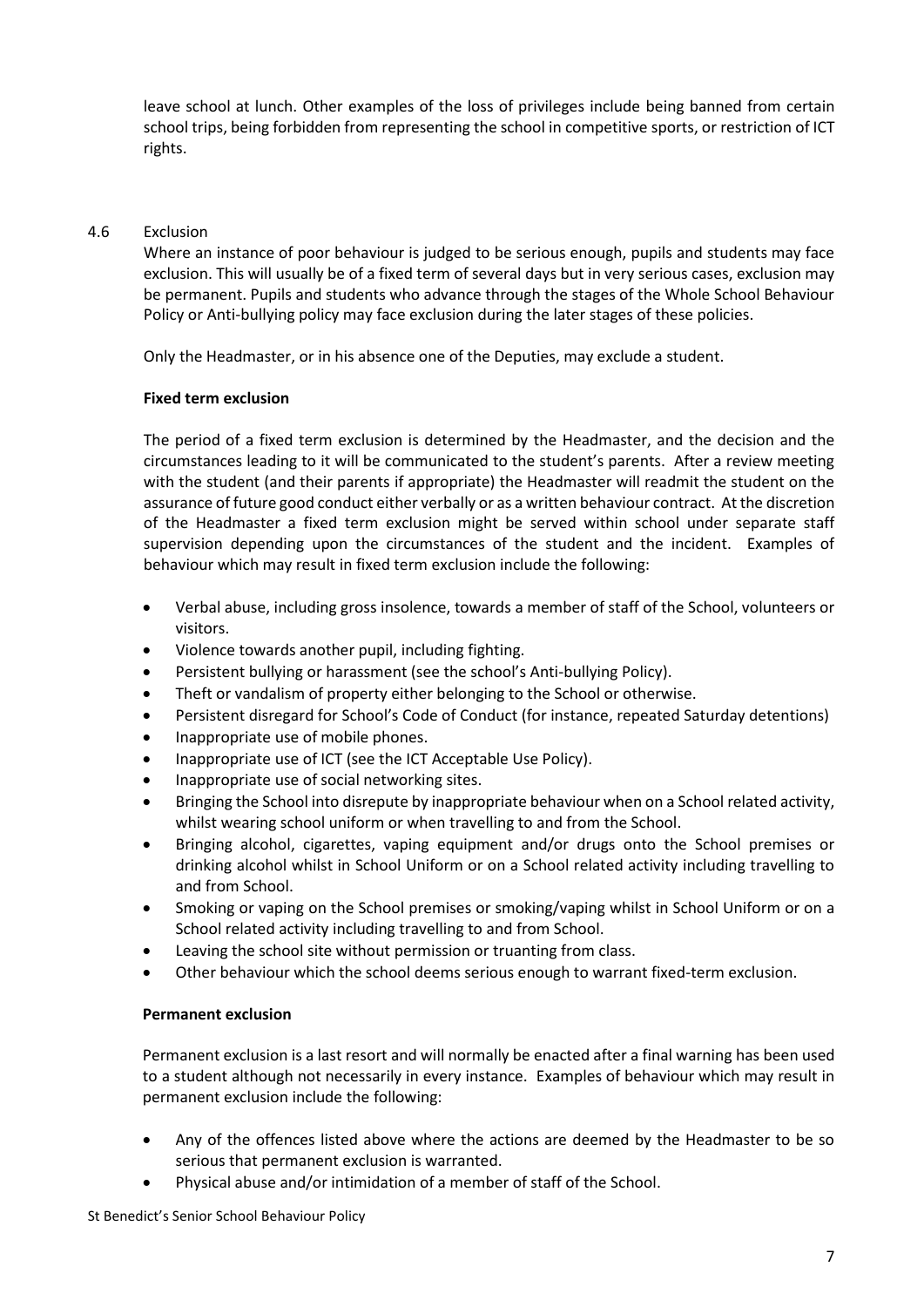- Possession of illegal drugs or other substances prohibited by the school's Drugs Policy on the School premises or whilst in School Uniform or on any School related activity including travelling to and from School.
- Supplying illegal drugs to another pupil of the School.
- Re-occurrence of an offence that had previously led to a fixed term exclusion within a calendar year.
- Possession of a knife or other offensive weapon.
- Making a malicious accusation against a member of staff.
- Other behaviour which the school deems serious enough to warrant a fixed-term exclusion.

# 4.7 Suspension

Suspension will be appropriate in the following cases:

A student may be removed from lessons for part or all of the school day with immediate effect if it is deemed appropriate by the Headmaster or Deputy Headmaster in order to prevent the escalation of a situation or to remedy a particular problem e.g. risk of bullying or conflict between students. In these circumstances the parents will be notified of the need to withdraw the standard provision of lessons. Such suspensions will normally be supervised by senior members of staff. In the case of older students, they may be asked to/allowed to go home for this suspension.

When a student has failed to respond to the standard series of sanctions used by the school in relation to their behaviour, the Headmaster or Deputy Headmaster may require them to remain at home until a formal meeting with their parents can be arranged in which the situation is discussed. Their return to class will be dependent on an assurance (either verbal or written depending upon the circumstance) that they will adhere to the rules and regulations of the school.

## 4.8 Continuing education

The School will continue to provide education for a student who is either excluded or suspended as long as they remain on roll. In the case of an exclusion or suspension lasting more than 10 days the school will consider:

- 1) How the student's education will continue
- 2) How their problems might be addressed in the interim
- 3) Re-integration after the exclusion except in the case of a permanent exclusion

## <span id="page-7-0"></span>**5. The Use of Reasonable Force**

The Headmaster has authorised all teaching staff to use reasonable force in the following defined circumstances to prevent a pupil from:

- a) Committing an offence
- b) Causing personal injury or damage (including to themselves)
- c) Engaging in an activity prejudicial to good order around campus

#### <span id="page-7-1"></span>**6. Behaviour Management**

The stages outlined below are a guide to the implementation of the Whole School Behaviour Policy. The implementation of this policy will be done with due regard to the 2010 Equality Act so that reasonable adjustments are made for pupils with SEND. Involvement in serious incidents may result in pupils being advanced through the levels to the Deputy Headmaster or the Headmaster.

Pupils or students placed on any stage of the WSBP will remain on those stages. After a prolonged period of good behaviour students who have been put on a particular level of the school behaviour policy might be moved to a lower level at the discretion of the headmaster or deputy headmaster.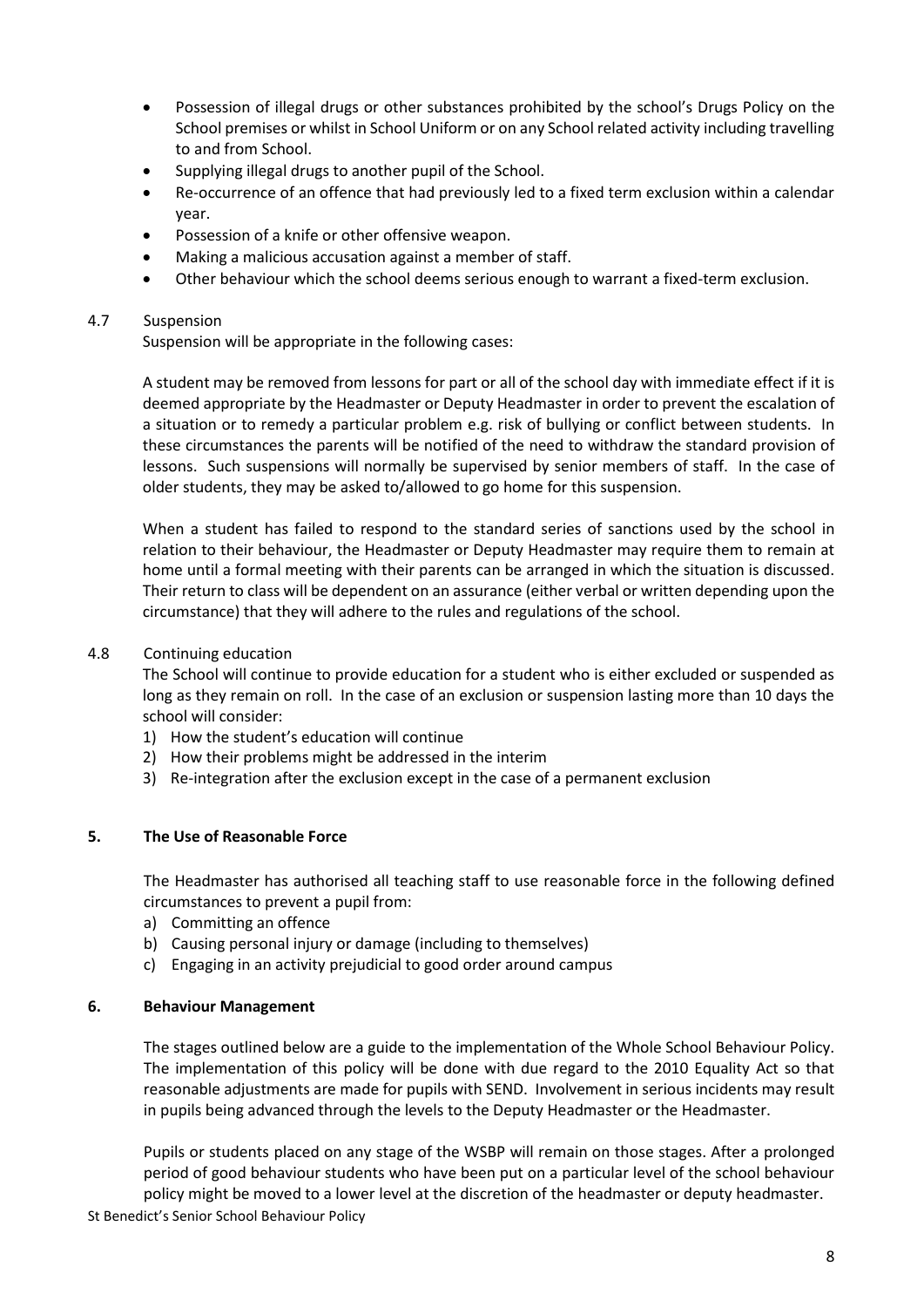Pupils who are causing concern in class or around the school should be referred to their Form Tutors Form tutors are responsible for dealing with issues of a pastoral nature and supporting pupils with ongoing academic difficulties. Subject teachers are responsible for dealing with subject specific difficulties and offering support as required by pupils although often that will involve discussion with the form tutor or Division Head. All concerns that are wider than entering a particular sanction given to a student for an incident should be entered onto MyConcern by the form tutor or subject teacher.

Where issues are not quickly resolved, form tutors and subject teachers should discuss the problem with the pupil and make their expectations explicit. Strategies should be agreed to resolve the problem. This should be logged on MyConcern and, if appropriate, parents should be informed. Particularly at the start of the academic year 2020-21 the school will be mindful that students have been away from school for many months now, and there may be the need for particular support for some students to support them as they reintegrate into the routine of school life.

4 and then 8 demerits accumulated will result in pastoral detentions for students. Pastoral and academic detentions must be entered on Trackitlights and on SIMS. If problems persist, pupils will advance through to Behaviour Level 1.

#### 6.1 Behaviour Level 1

Pupils will be placed on Level 1 if they accumulate 12 + demerits in a term or are involved in a particular incident or incidents that are deemed particularly serious. Division Heads will impose a Saturday detention and an Individual Behaviour Plan (IBP) will be drawn up and agreed with the pupils. Targets agreed will be monitored by the pupils' form tutor and reviewed after an agreed period. An email or letter confirming the action taken and a copy of the IBP will be sent by the Division Head to parents, attached to SIMS and recorded on Trackitlights. A meeting with the Division Head, Form Tutor and parents may be called as necessary. Notes should be taken by the Form tutor and attached to SIMS. Failure to respond to the targets agreed in the IBP will result in progression to Behaviour level 2.

#### 6.2 Behaviour Level 2

A pupil who fails to respond to the support offered at Level 1 and who repeatedly fails to meet the targets agreed on their IBP will progress to Behaviour level 2. This will often be indicated by a student getting another 12 demerits in the course of a term. At this Level the Division head will take responsibility for supporting the pupil and resolving the situation. The Division Head will arrange a meeting with the pupils' parents and the Form tutor to discuss future conduct and place pupils on Behaviour level 2. A revised IBP will be agreed and monitored by the Division Head. An email or letter summarising the meeting and confirming action agreed and a copy of the IBP2 must sent to parents by the Division Head and attached to SIMS. The IBP2 targets should be reviewed after an agreed period of time. Failure to respond to support or to meet the targets set will result in progression to Level 3.

#### 6.3 Behaviour level 3

Failure to resolve academic or pastoral issues at Level 2 will be deemed as very serious. The Division Head should refer pupils to the Senior Deputy Headmaster. Parents will be contacted by the Division Head and a meeting arranged with the parents, Division Head and Deputy Headmaster. The pupil will usually not be involved in this meeting but will meet with the Deputy Headmaster after sanctions have been agreed. These may involve a fixed term exclusion. A final IBP3 will be drawn up and attached to SIMS. The Deputy Headmaster will write to parents summarising expectations and actions to be taken. Copies should be forwarded to the Headmaster for information. When the final IBP3 is drawn up it will be made clear to both pupils and parents that failure to respond to the strategies implemented at this level is likely to result in the pupil excluding themselves from the community.

St Benedict's Senior School Behaviour Policy